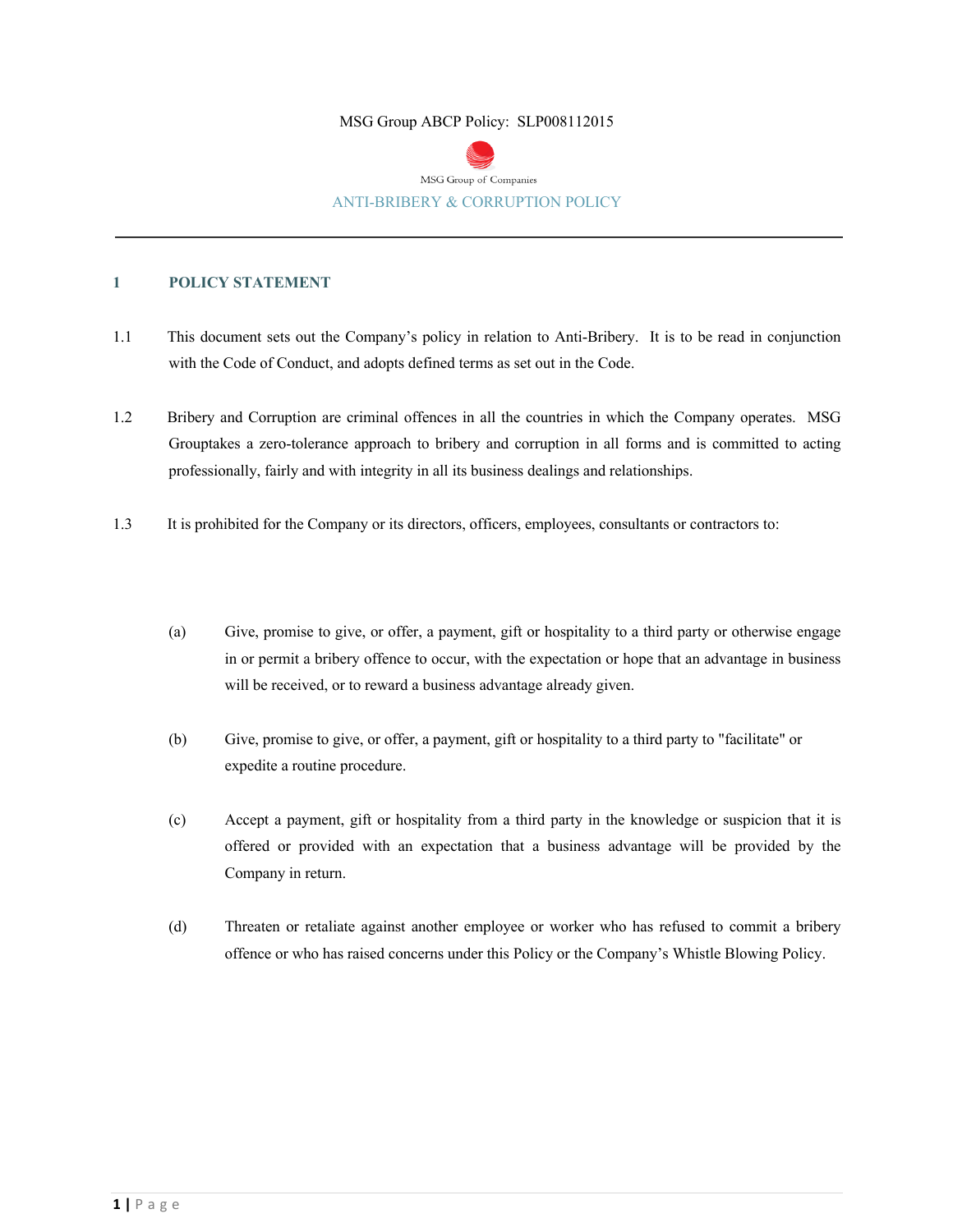### ANTI-BRIBERY & CORRUPTION POLICY

- (e) Engage in any activity that might lead to a breach of this Policy.
- 1.4 Non-compliance with the Policy may result criminal or civil penalties which will vary according to the offence. An employee acting in contravention of the Policy will also face disciplinary action up to and including summary dismissal
- 1.5 Many of the countries in which the Company operates have Anti-Bribery laws that are extraterritorial in effect. This means that the same high standards of conduct are expected of all the Company's Business Partners, whether internal or external, regardless of the country in which they are operating.
- 1.6 The purpose of this Policy is to:
	- Set out the responsibilities of the Company, and all Business Partners who work for or with it, in observing and upholding the Company's position on bribery and corruption; and
	- Provide information and guidance to Business Partners on how to recognise and deal with bribery and corruption issues.
- 1.5 In this Policy, "**third party**" means any individual or organisation with whom you may come into contact during the course of your work for or with the Company, and includes actual and potential customers, suppliers, distributors, business contacts, agents, advisers, and government and public bodies, including their advisors, representatives and officials, politicians and political parties.

### **2. APPLICATION OF THE POLICY**

- 2.1 The Policy applies to all directors, officers, employees, family members, consultants, agents, contractors and vendors of the Company. Compliance with this Policy constitutes terms of service for each director, conditions of employment for each officer and employee, and conditions of providing services to the Company for each consultant,contractor and vendor. Each such person agrees to be bound by the provisions of this Policy upon notification of the most recent copy being given to him/her or upon notification that an updated version has been placed on Somcable's website for review.
- 2.2 This Policy extends across all of the Company's business dealings and in all countries and territories in which the Company operates. All persons covered by this Policy, in discharging their duties on behalf of the Company, are required to comply with the laws, rules and regulations applicable in the location in which the Company is performing business activities, and in particular with respect to anti-bribery and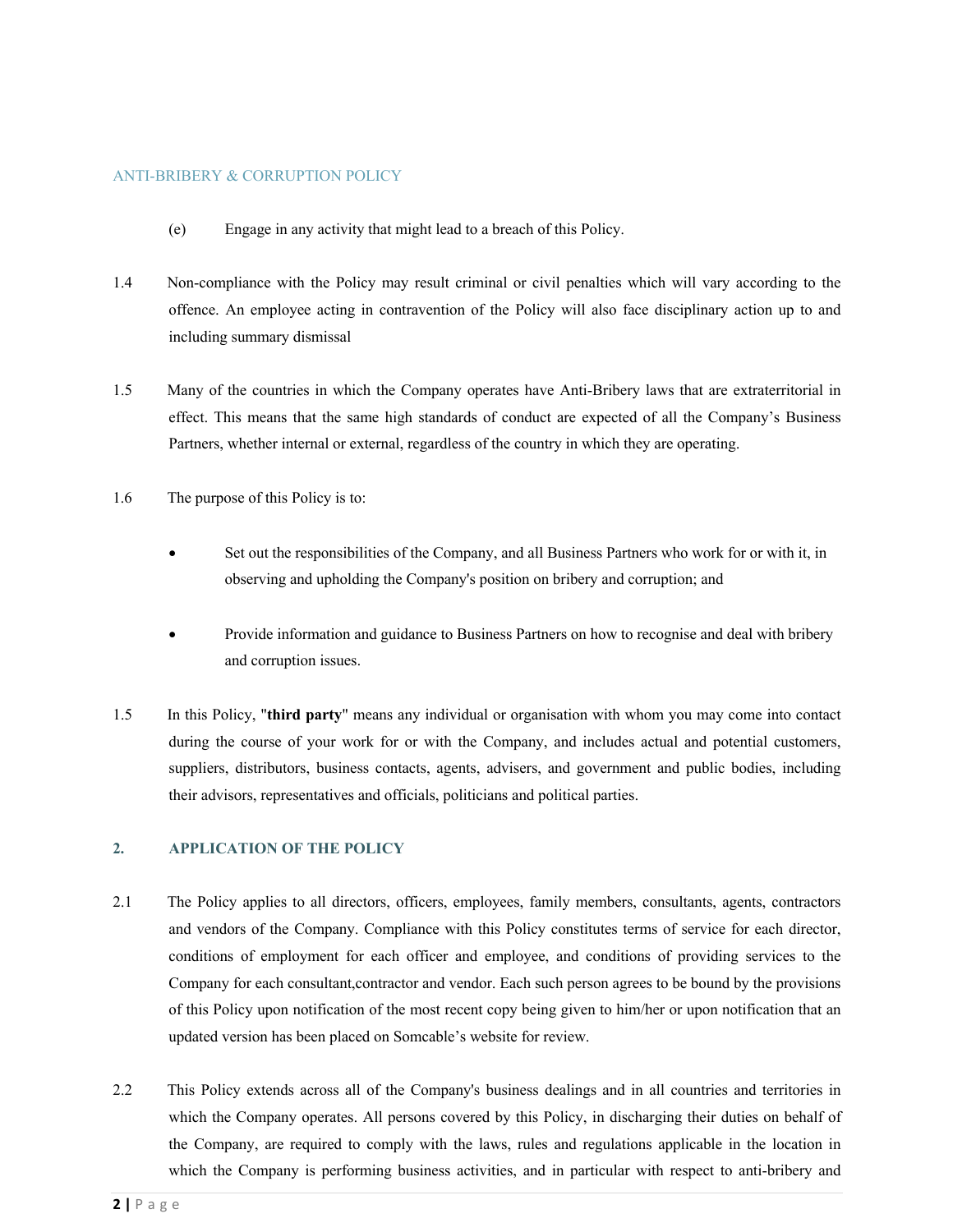corruption laws, rules and regulations. Where uncertainty or ambiguity exists, please contact the Compliance Officer who may seek further legal advice.

## **3. FORMS OF BRIBERY AND CORRUPTION**

3.1 For purposes of this Policy, each of the examples in 3.2 to 3.5 below is referred to as a "**bribery offence**".

### 3.2 **Bribes**

- (a) A *bribe* is an inducement or reward offered, promised or provided in order to gain or retain any commercial, contractual, regulatory or business or personal advantage.
- (b) A bribe can be paid by way of an *inducement* where it is paid in advance in the hope that it will help to bring about an action or desired result. It can also be paid by way of a reward, where it is paid after illegal action has been taken or discretion exercised in the Company's favour.
- (c) A business *advantage* is widely defined and means that the Company is placed in a better position (financially, economically, reputationally, or in any other way which is beneficial) either than its competitors or than it would otherwise have been had the bribery or corruption not taken place.
- 3.3 **Kickbacks** are usually types of bribes and can take various forms. They can be made by, for example:
	- payment of any portion of a contract made to employees of another contracting party
	- the utilisation of other techniques, such as subcontracts, falsified purchase orders consulting agreements or other documentation used for business purposes, to channel payment to Third Parties, including public officials, political parties, party officials or political candidates, employees of another contracting party, or their relatives or business associates.

Kickbacks are not tolerated by the Company and the giving or receiving of them will be regarded as an act of Bribery and will result in immediate disciplinary action by the Company.

# **6 GIFTS AND HOSPITALITY**

- 6.1 This Policy does not prohibit normal and appropriate hospitality (given or received, in accordance with the requirements listed below) to or from third parties.
- 6.2 External Business Partners are not permitted to extend gifts or hospitality to Third Parties on the Company's behalf.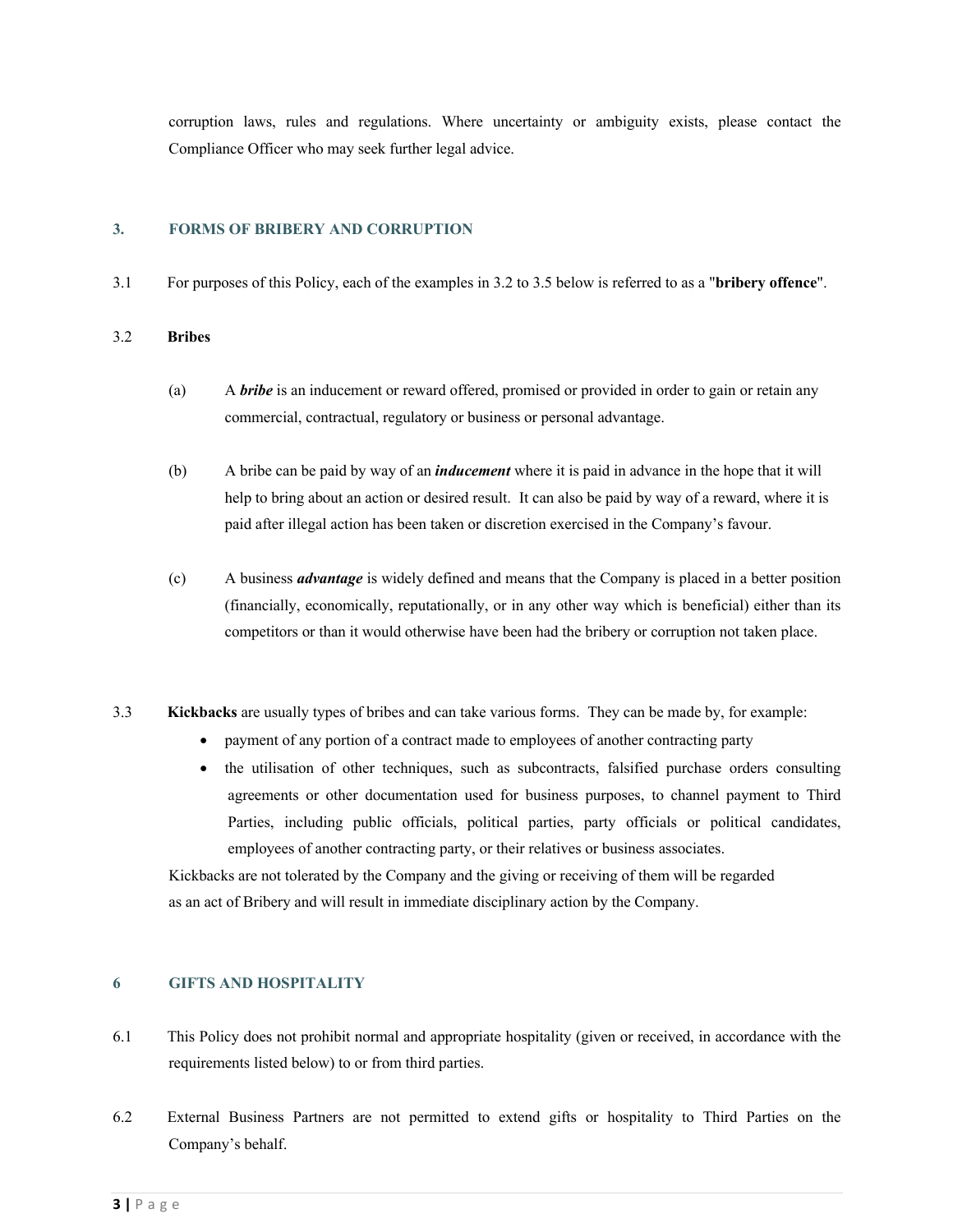- 6.3 Employees and Officers of the Company are permitted to provide gifts and/or hospitality, provided that such provision is in line with the Company's Gifts and Hospitality Policy.
- 6.4 Authorisations and Approvals

The chart below sets out our approval and reporting requirements. Where shown, you must obtain the appropriate approval from the Compliance Officer before incurring any expenditure. Approval must be in writing (email is sufficient). Failure to do so risks the payment not being reimbursed as a legitimate expense. Where required, you must accurately record gifts and entertainment you give or receive in the Company Gifts and

Entertainment Register maintained by Human Resources.

| <b>Gift Value</b> | <b>Entertainment Value</b> | Approval            | Recording              |
|-------------------|----------------------------|---------------------|------------------------|
|                   |                            | <b>Requirements</b> | <b>Requirements</b>    |
|                   |                            |                     |                        |
| $\le$ \$50        | $\le$ \$50                 | Compliance Officer  | Must be recorded in    |
|                   |                            |                     | Gift and entertainment |
|                   |                            |                     | register               |
| $>50$ & < = \$250 | $>50$ & < = \$250          | Compliance Officer  | Must be recorded in    |
|                   |                            |                     | Gift and entertainment |
|                   |                            |                     | register               |
| $>$ \$250         | $>$ \$250                  | Compliance Officer  | Must be recorded in    |
|                   |                            |                     | Gift and entertainment |
|                   |                            |                     | register               |

# **7 SPONSORSHIP**

- 7.1 From time to time, the Company sponsors events which are linked to the Company's commercial activities. Sponsorship works to raise the profile of the Company as well as helping to underpin its Corporate Social Responsibilities.
- 7.2 All requests for sponsorship must be to the Compliance Officer and must be approved in writing.

# **8 CONSULTANTS, INTERMEDIARIES, AGENTS AND OTHER ASSOCIATED ENTITIES**

- 8.1 Third Party Consultants, Intermediaries and Agents are known to be a high risk in terms of Bribery and Corruption.
- 8.2 Associated Entities or Persons are legally defined as any party which that works with, for or on behalf of the Company. The term can also include suppliers and customers. It is for that reason that this Policy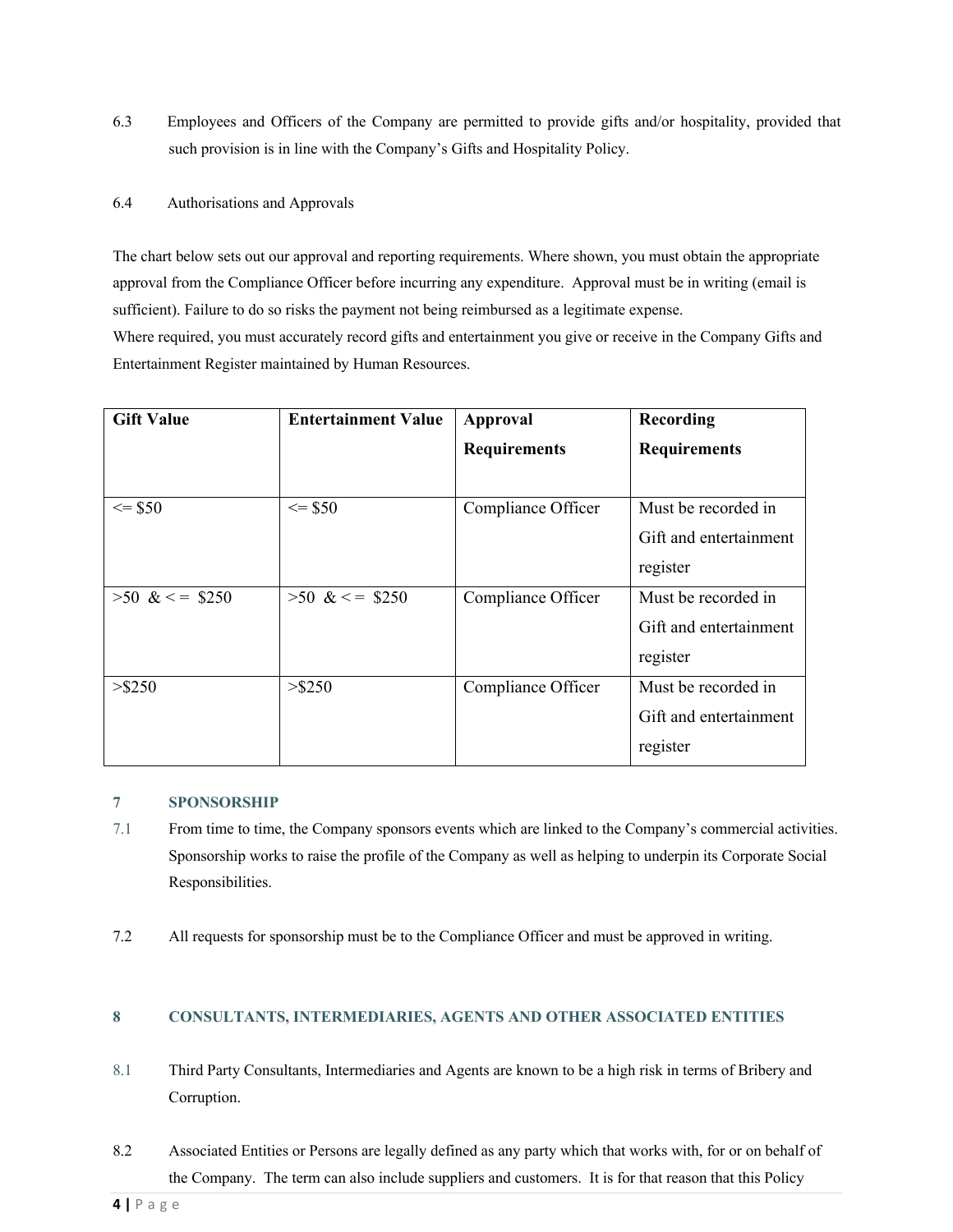applies equally to all Business Partners, whether internal or external, as the actions of those Partners could potentially lead to liability on the part of the Company.

- 8.3 The use of such Intermediaries is not prohibited, but is regarded by the Company with great caution. The circumstances in which Intermediaries or Agents can be instructed to act for the Company are as follows:
	- a) There is a need for technical expertise or support or some other genuine commercial function which the Company is not able to provide. (Even in these circumstances, it is more likely that such an individual would be instructed as a contractor, and not as Agent).
	- b) The remit of the Intermediary is clear, the Company understands with whom he/she will be dealing and the Intermediary accounts to the Company on a regular basis by way of reports and written invoices
	- c) The Intermediary is remunerated on a fixed salary commensurate with and reasonable for his/her duties. The Company does not pay success fees or fees based on a percentage of contract value.
	- d) There are no 'red flags' (see 9 below) raised during the course of the Company's Due Diligence into the Intermediary
	- e) The Intermediary has no undisclosed links to a Public Official. In some countries, notably in the Middle East, it is local law that a commercial entity doing business there must instruct a local Agent or Sponsor. Those individuals are often related to Public Officials. It is permissible for the Company to instruct such an Intermediary in those circumstances, but great care must be exercised throughout the term of the Intermediary's business relationship; transparency is key.
	- f) The Intermediary or Agent is paid in the currency of the country in which he/she resides or in which the relevant project takes place.
	- g) The relationship with agents and other intermediaries must be fully documented using the Company's standard terms and conditions for appointment, which shall include compliance with the Policy and prohibit Associated Entities from making or receiving any bribes on the Company's behalf.
	- h) Associated Entities are required to keep proper books and records available for inspection by the Company, its auditors and/or investigating authorities should a concern be raised and the need for an investigation arise.
- 8.4 It is a violation of the Policy to make any corrupt payments through any subsidiaries, agents, intermediaries, business partners, contractors or suppliers (individuals or organizations) of the Company ("**Associated Entities**") or to make any payment to a third party where there is any reason to believe that all or a portion of the payment will go towards a bribe.

# **9 RED FLAGS**

- 9.1 The following is a list of "red flags" that may indicate the possible existence of corrupt practices and should be kept in mind by all those subject to this Policy:
	- (a) Use of an agent with a poor reputation or with links to a foreign government.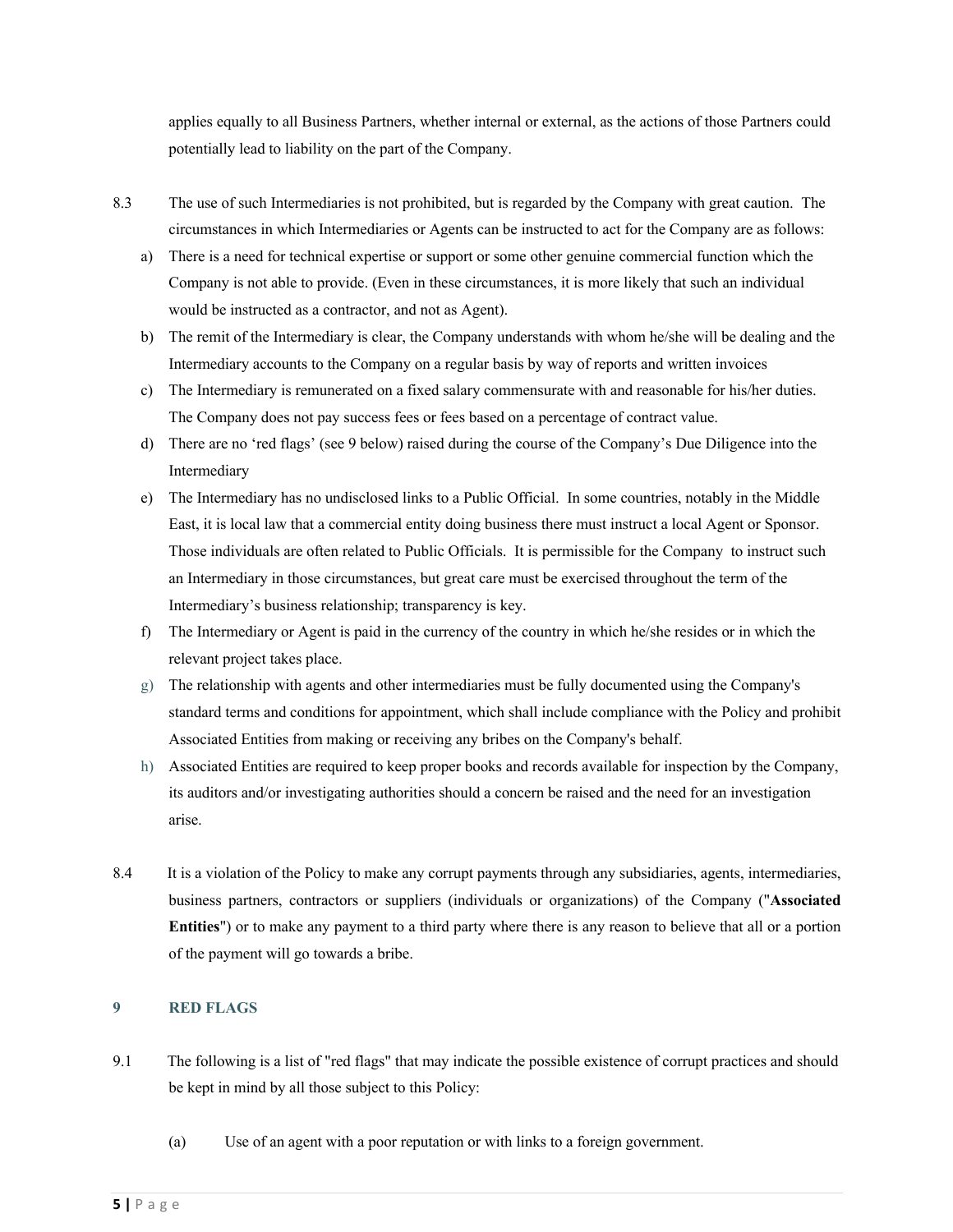- (b) Unusually large commission payments or commission payments where the agent does not appear to have provided significant services.
- (c) Cash payments, or payments made without a paper trail or without compliance with normal internal controls.
- (d) Unusual bonuses to foreign personnel for which there is little supporting documentation.
- (e) Payments to be made through third party countries or to offshore accounts.
- (f) Private meetings requested by public contractors or companies hoping to tender for contracts.
- (g) Not following Company policies or procedures **–** abusing the decision-making process.
- (h) Unexplained preferences for certain sub-contractors.
- (i) Invoices rendered or paid in excess of contractual amounts.
- 9.2 This list is not exhaustive and you should be alert to other indicators that may raise a suspicion of corrupt activity.

### **10 RESPONSIBILITIES UNDER THE POLICY**

- 10.1 All internal and external Business Partners (which, for the avoidance of doubt includes directors, officers, employees, consultants and contractors) of the Company must read, understand and comply with this Policy (including provisions relating to Gifts and Hospitality) and the following related policies:
	- (a) Code of Business Conduct & Ethics;
	- (b) Whistle Blowing Policy;
- 10.2 All Business Partners of the Company must participate in all training provided by the Company. Human Resources and/or Compliance will share copies of this Policy during the induction process .
- 10.3 The prevention, detection and reporting of bribery offences and other forms of corruption are the responsibility of all those working for the Company or under its control. All such persons are required to avoid any activity that might lead to, or suggest, a breach of this Policy.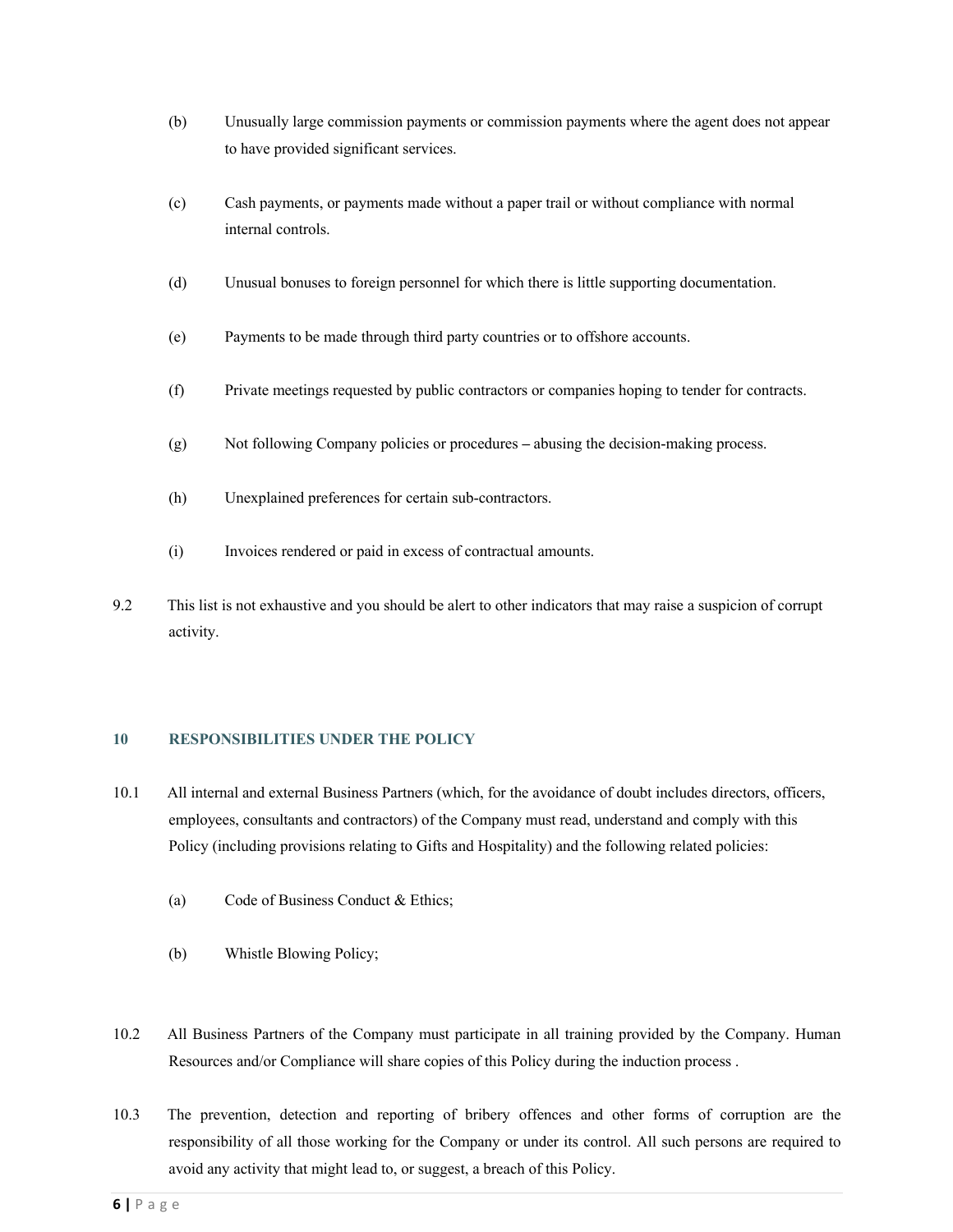- 10.4 If you are asked to make a payment on the Company's behalf, you should always be mindful of who is asking for the payment (in particular, are they a Government/ Public Offical) what the payment is for and whether the amount requested is proportionate to the goods or services provided. You should always ask for a receipt which details the reason for the payment. If you have any suspicions, concerns or queries regarding a payment, you should raise these with the Compliance Officer, wherever possible, prior to taking any action.
- 10.5 All Business Partners of the Company must notify the Compliance Officer or make a disclosure under the Company's Whistle Blower Policy (see Section 11 below) as soon as possible if they believe or suspect that an action in conflict with this Policy has occurred, or may occur in the future, or has been solicited by any person.
- 10.6 Any person who breaches this Policy will face disciplinary action, which could result in dismissal for gross misconduct. The Company reserves its right to terminate its contractual relationship with any party found to a be party to or culpable in a breach this Policy.

### **11 RECORD-KEEPING AND ADEQUATE ANTI-BRIBERY PROCEDURES**

- 11.1 The Company is required by Law to develop, implement, monitor and maintain a system of internal controls to facilitate compliance with this Policy ("Adequate Procedures"). Beyond that, it
- is the Company's policy to foster a culture of integrity and maintain high ethical standards throughout the Company. Responsibility for internal controls lies primarily with Compliance and Finance, but is the shared responsibility of all Employees and Managers. If a control has failed or there are grounds for concern as to the effective of a control, a report should be made to the Compliance Officer and/or Chief Finance Officer.

### **Record-Keeping**

- 11.2 The Company must keep financial records for a period of 7 years and have appropriate internal controls in place which will evidence the business reason for making payments to third parties,.
- 11.3 All transactions must be executed in accordance with management**'**s general or specific authorization. Transactions must be recorded as necessary and maintained for a period of 7 years to permit preparation of financial statements in conformity with International Financial Reporting Standards,.
- 11.4 All business partners of the Company should have in place internal controls and procedures that fit these criteria and enhance compliance with this Policy.
- 11.5 The Company will maintain available for inspection accurate books and records that fairly document all financial transactions, risk assessments and due diligence.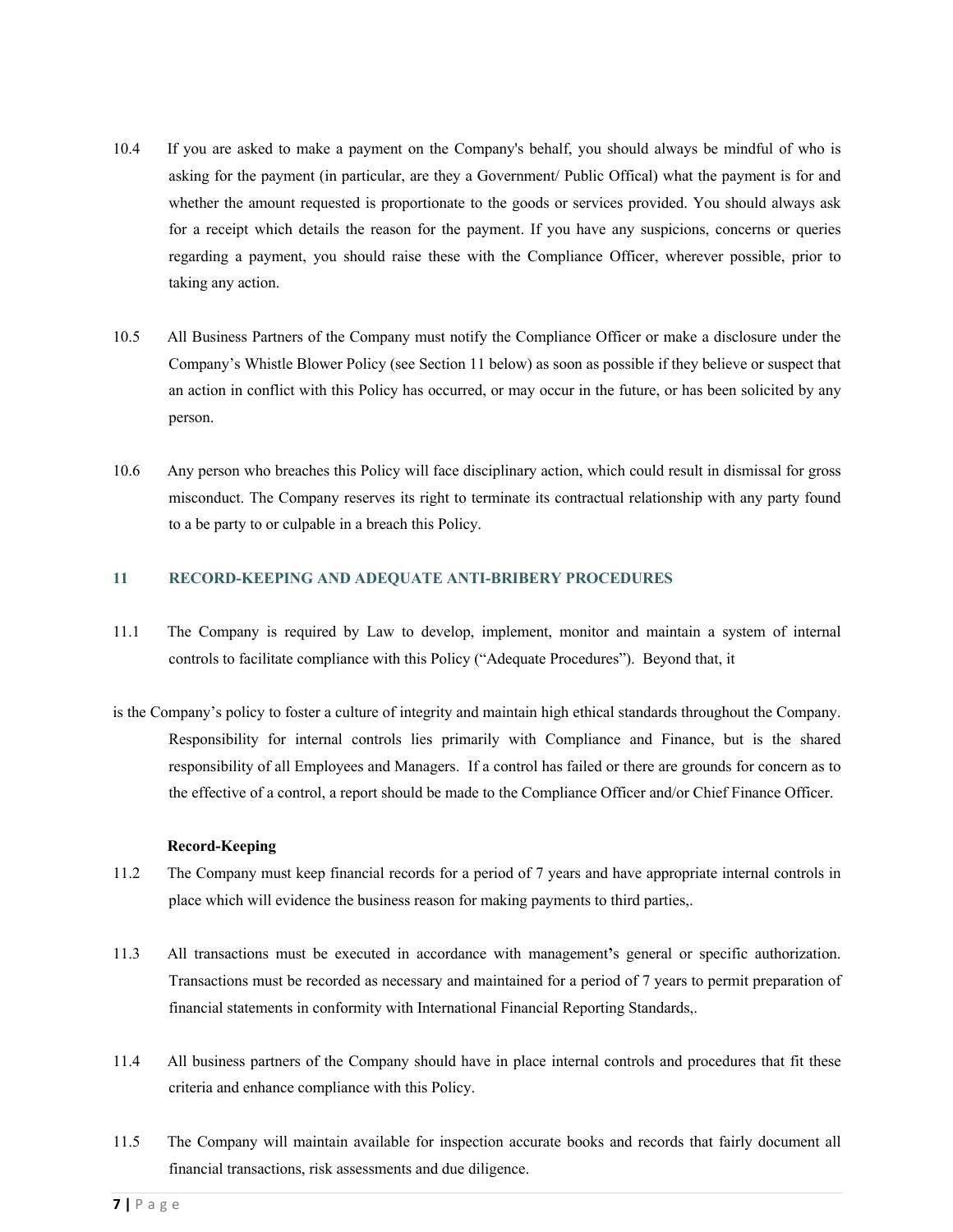- 11.6 All accounts, invoices, memoranda and other documents and records relating to dealings with third parties should be prepared and maintained with strict accuracy and completeness. No accounts or cash funds may be kept "off-book" to facilitate or conceal improper payments. The use of false documents and invoices is prohibited, as is the making of inadequate, ambiguous or deceptive bookkeeping entries and any other accounting procedure, technique or device that would hide or otherwise disguise illegal payments.
- 11.9 To ensure the effectiveness of internal controls, business and finance personnel of the Company will review transactions and expense/payment requests for warning signs that signal an inadequate commercial basis or present excessive risks.

#### **Adequate Anti-Bribery Procedures**

- 11.10 The Company's Procedures for combatting Bribery and Corruption follow 6 basic disciplines, namely:
	- a) **Tone from the Top**: The Company's Code of Business Conduct and Ethics makes it clear that integrity is paramount to the Company and that it is the responsibility of all Employees, but especially Executive Officers and Managers, to lead by example and foster a culture where Compliance with laws and the Company's Policies are at the heart of everything we do.
	- b) **Proportionality**: The policies and procedures that the Company implements need to be proportionate to the size of the Company, the size, range and complexity of its business and to reflect the requirements of the sectors in which it operates as well as the laws in which it does business. Processes that are too complex or are otherwise unclear will not be relevant to Business Partners and would risk non-compliance. For this reason, the Company keeps its policies and procedures under constant review, as the Company expands and grows (see Monitoring and Review, below).
	- c) **Risk Assessments**: Standard business risk assessments are conducted in order to determine the level of controls necessary for a particular aspect of the Company**'**s operations, including in relation to procurement and tender processes captured in MSG Groupprocurement policy. Risk assessments should give consideration to:
	- "country risk", which includes an assessment of the overall risks of corruption and bribery associated with a particular jurisdiction;
	- "transactional risks", which includes an assessment of the risks associated with a business transaction undertaken by the Company or its Associated Entities;
	- "business opportunity risks", which includes the risk that pursuing or obtaining business opportunities may result in acts of bribery or corruption; and
	- "business partnership risks", which includes risks deriving from relationships with or partnership with other Associated Entities.
	- **d) Due Diligence:** The Company will conduct appropriate due diligence to inform risk assessments and ensure compliance with the Policy. All records of such Due Diligence will be maintained by the Company. The Due Diligence will be at least a review of Open Source information about a Business Partner, and further investigation will be undertaken if necessary.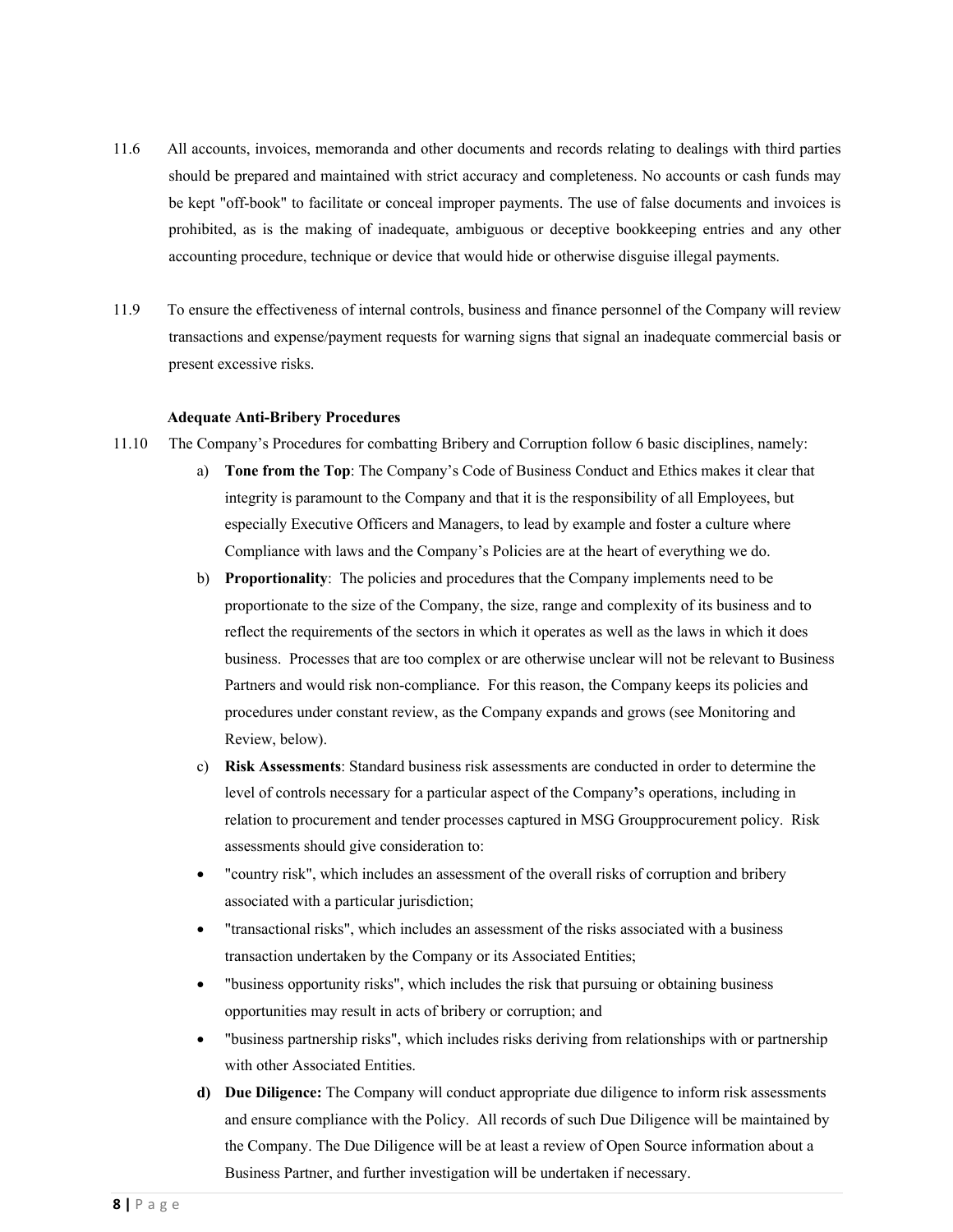External Business Partners trading with the Company shall provide below during supplier onboarding process

- Date of company incorporation
- Location of head office and other offices.
- Company profile
- Financial Statements if requested
- Key profile Curriculum supplier Third party's trading with MSG Groupshall provide below during supplier payment process:
- Service contract if required
- Copy of Purchase order
- Supplier Invoice matching the purchase order
- Company bank details

While the list is not exhaustive, and warning signs will vary by the nature of the transaction, expense/payment request, geographical market or business line, common warning signs that should be considered as part of any due diligence include:

i. that an Associated Entity/ Business Partner has current business, family or some other close personal relationship with a customer or government official, has recently been a customer or government official or is qualified only on the basis of his influence over a customer or government official;

ii. a customer or government official recommends or insists on the use of a certain business partner or Associated Entity/ Business Partner;

- iii. an Associated Entity/ Business Partner refuses to agree to anti-corruption contractual terms, uses a shell company or other unorthodox corporate structure, insists on unusual or suspicious contracting procedures, refuses to divulge the identity of its owners, or requests that its agreement be backdated or altered in some way to falsify information;
- iv. an Associated Entity has a poor reputation or has faced reliably sourced allegations of bribes, kickbacks, fraud or other wrongdoing and/ or has poor or non-existent third-party references;
- v. an Associated Entity/Business Partner does not have an office, staff or qualifications adequate to perform the required services; or an expense/payment request by an Associated Entity is unusual, is not supported by adequate documentation, is unusually large or disproportionate to products to be acquired, does not match the terms of a governing agreement, involves the use of cash or an off-the-books account, is in a jurisdiction outside the country in which services are provided or to be provided, or is in a form not in accordance with local laws.

d) **Training and Communication**: All Business Partners must undertake training in this and other key Policies of the Company, including its Code of Business Conduct and Ethics at the commencement of his/her employment or business relationship with the Company. Further training may be required according to circumstances and Business Partners are required to comply with any request made of them to undertake training.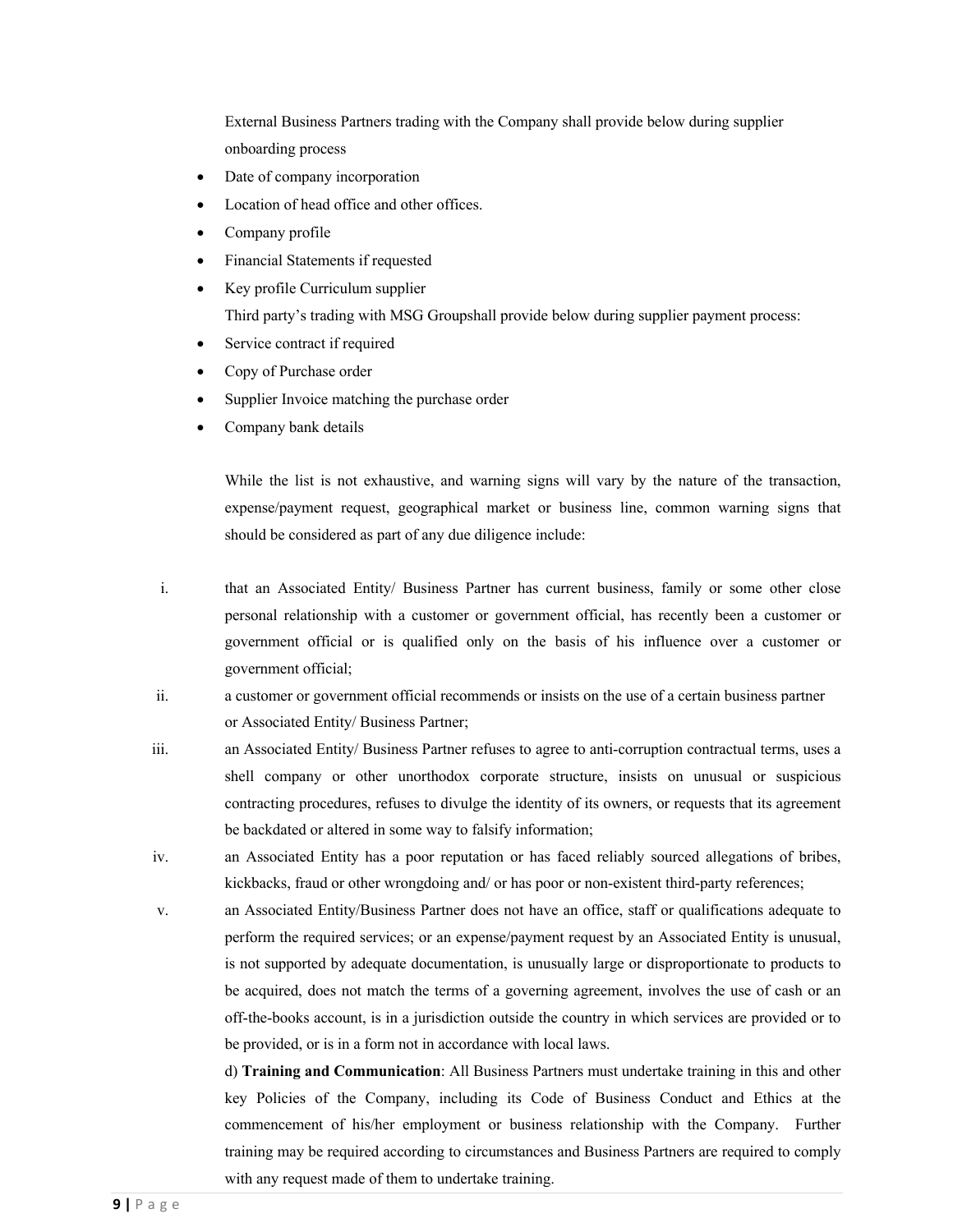**e) Monitoring and Review**: The Company is aware that, in order to be effective, its Policies and Procedures must be and stay relevant. Accordingly all the Company's Policies and Procedures are kept under constant review, in order to accommodate changes in law and business circumstances (including new markets).

#### **12 REPORTING VIOLATIONS OF THIS POLICY**

12.1 Reference is made to the Company's Whistleblower Policy for full information, but a summary is provided here. The full policy can be found here https://www.msggroupofcompanies.com/

- 12.2 All Business Partners must adhere to the Company's commitment to conduct its business and affairs in a lawful and ethical manner. If in doubt, Business Partners are encouraged to raise any queries with the Compliance Officer.
- 12.2 In addition, any Busines Partner (whether internal or external) of the Company who becomes aware of any instance where the Company receives a solicitation to engage in any act prohibited by this Policy, or who becomes aware of any information suggesting that a violation of this Policy has occurred or is about to occur is required to report it to the Compliance Officer.
- 12.3 Persons who refuse to engage in or permit a bribery offence, or who raise legal or ethical concerns or report another's wrongdoing, are sometimes worried about possible repercussions. The Company encourages openness and will support anyone who raises genuine concerns in good faith under this Policy, even if they turn out to be mistaken. No Business Partners of the Company will suffer demotion, penalty, or other adverse consequences for refusing to engage in or permit a bribery offence or for raising concerns or for reporting possible wrongdoing, even if it may result in the Company losing business or otherwise suffering a disadvantage.
- 12.4 The Company's Whistle Blower Policy provides procedures for reporting violations (through **wb@msggroupofcompanies.com )** of laws, rules, regulations or the Company's corporate policies. A copy of the Whistle Blower Policy can be found on the Company's website at www.somcable.com/wb
- 12.5 The procedures which will be followed in order to investigate any reports or concerns raised are covered in the Whistleblower Policy

## **13 RESPONSIBILITY OF MANAGERS**

13.1 Managers will have full authority to implement the Policy within their spheres of responsibility. The measures taken by managers will be proportionate to the risks associated with their areas of responsibility but may include: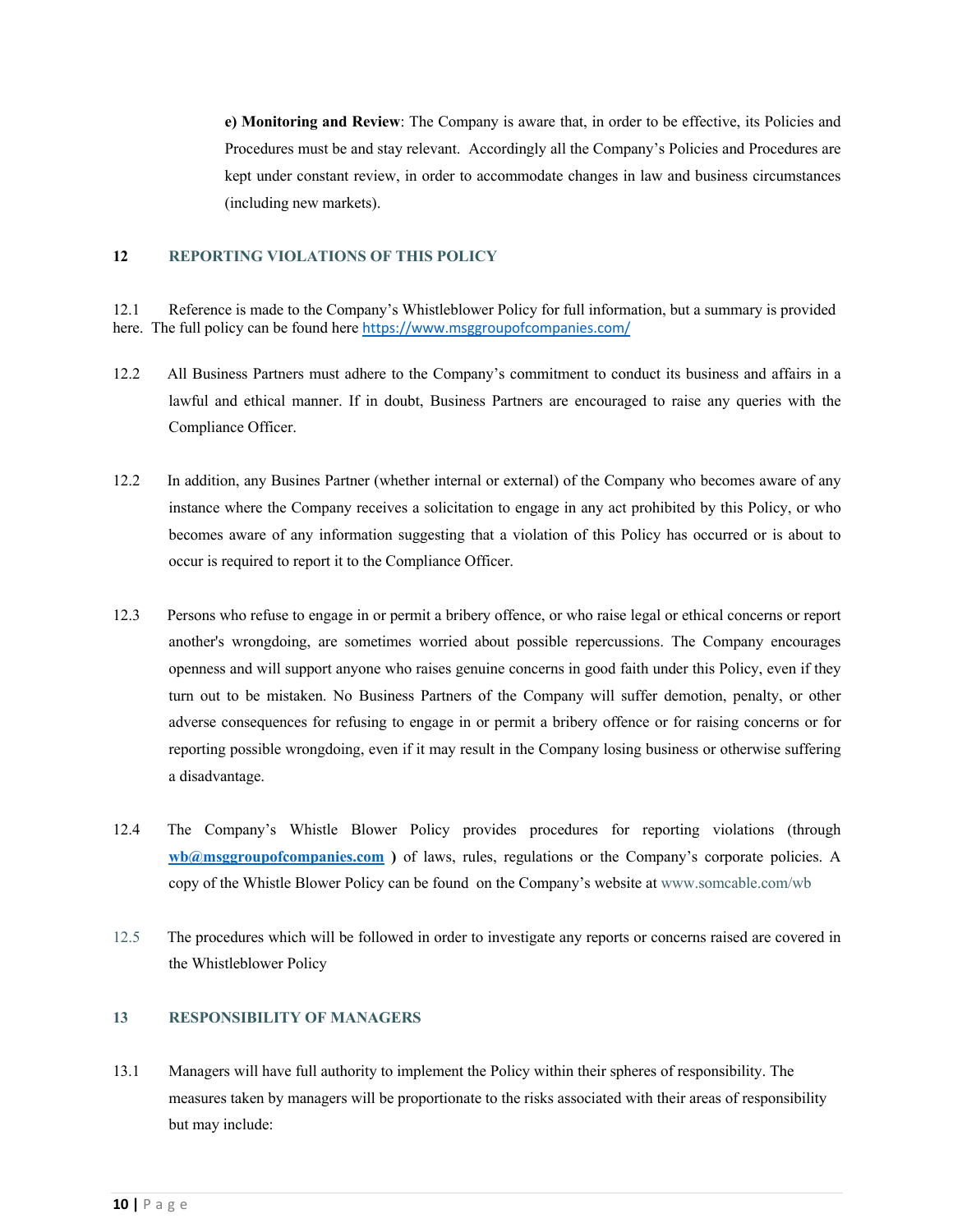- (a) devising, implementing and maintaining systems and controls designed to prevent bribery, minimize the risk of bribery and detect instances of bribery;
- (b) ensuring that employees are aware of the Policy; and
- (c) ensuring that employees participate in anti-bribery training and that training specific to the needs of particular employees or job functions is provided when appropriate.
- 13.2 A manager to whom an employee's concerns are expressed must act promptly and escalate the matter in accordance with the Whistleblower Policy.
- 13.3 Where it is decided that further investigation is not appropriate the reporting employee must be given a prompt and full explanation of the reasons for reaching this conclusion.

## **14 COMMUNICATION OF THE POLICY**

- 14.1 To ensure all Business Partners are aware of the Policy, a copy will be provided to them and they will be advised that the Policy is available on the Company's website for their review. All Business Partners of the Company will be informed whenever significant changes are made. New Business Partners will be provided with a copy of this Policy and will be educated about its importance.
- 14.2 Training on this Policy will form part of the induction process for all new Business Partners. All existing Business Partners will receive relevant training on how to implement and adhere to this Policy.
- 14.3 For the avoidance of doubt, the Company's zero-tolerance approach to bribery and corruption must be communicated to all suppliers, contractors and other external Business Partners at the outset of the Company's business relationship with them and as appropriate thereafter. For advice on these communications, contact should be made with the Compliance Officer.

# **15 RESPONSIBILITY FOR THE POLICY**

- 15.1 The Company's Board of Directors has overall responsibility for ensuring this Policy complies with the Company's legal and ethical obligations, and that all those under the Company's control comply with it.
- 15.2 The Compliance Officer has primary and day-to-day responsibility for implementing this Policy, and for monitoring its use and effectiveness. Management at all levels are responsible for ensuring those reporting to them are made aware of and understand this Policy.

## **16 POLICY REVIEW**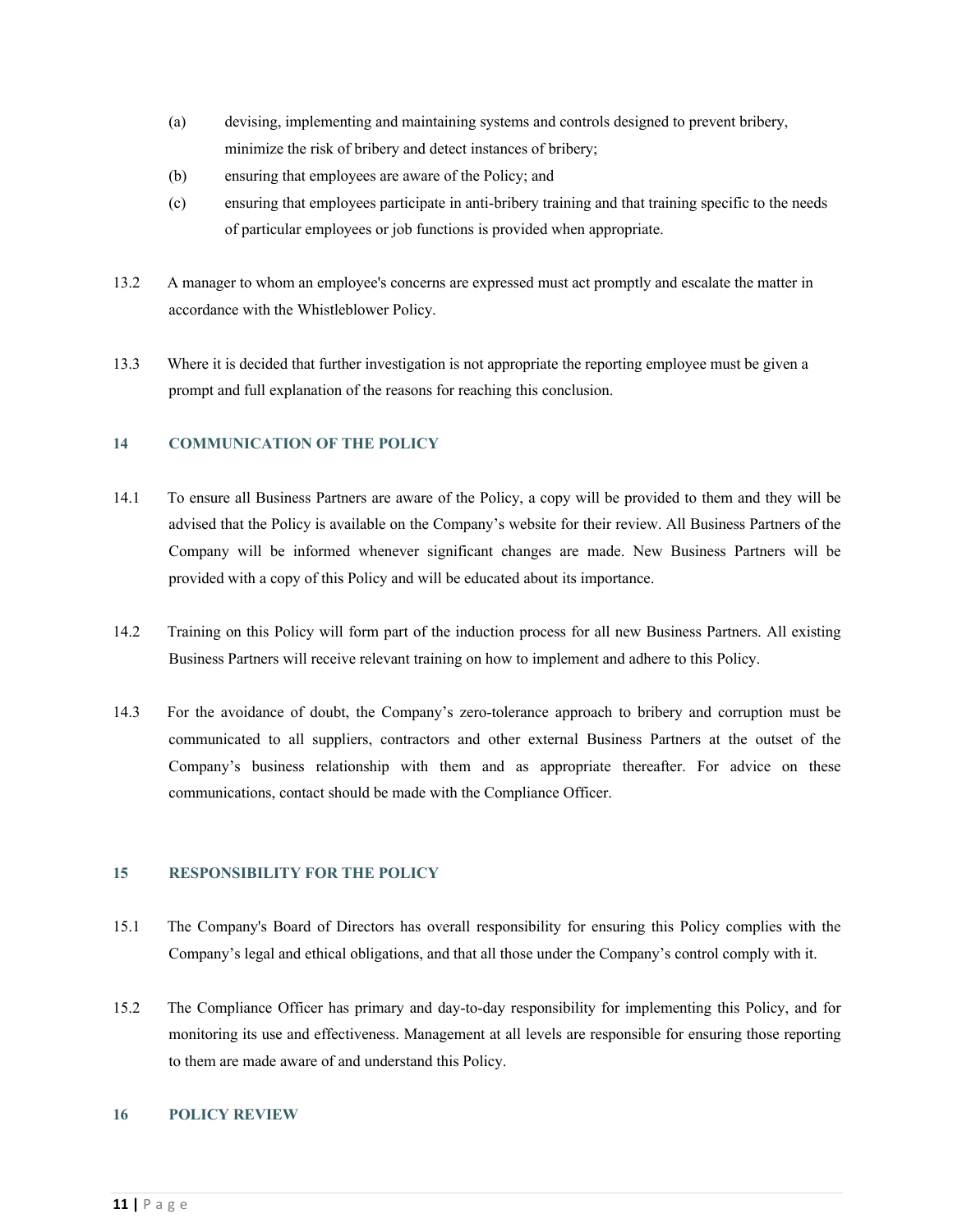- 16.1 The policy is subject to review after annually and/ or where there is an amendment of applicable anticorruption laws.
- 16.2 The Compliance Officer will monitor the effectiveness and review the implementation of this Policy, considering its suitability, adequacy and effectiveness. Any deficiencies identified will be rectified as soon as possible.
- 16.3 Internal control systems and procedures will be subject to audits to provide assurance that they are effective in countering bribery and corruption.
- 16.4 All Business Partners of the Company are responsible for the success of this Policy and should ensure they follow the procedures set out herein to disclose any suspected wrongdoing.
- 16.5 All Business Partners of the Company are invited to comment on this Policy and suggest ways in which it might be improved. Comments, suggestions and queries should be addressed to the Compliance Officer.

## **17 CONSEQUENCES OF NON-COMPLIANCE WITH THE POLICY**

17.1 Failure to comply with this Policy may result in severe consequences, which could include internal disciplinary action and/ or termination of employment or consulting arrangements without notice. Violation of this Policy may also constitute a criminal offence under the laws of other countries in which the Company operates. If it appears, in the opinion of the Board that any Business Partner of the Company may have violated such laws, then the Company may refer the matter to the appropriate regulatory authorities, which could lead to civil and/ or criminal penalties for the Company and/or the responsible person.

#### **18 PERSONAL SAFETY, EXTORTION AND FACILITATION PAYMENTS**

- 18.1 Reference is made to the Company's Code of Business Conduct and Ethics, and to the section dealing with Facilitation Payments and Extortion.
- 18.2 The Company is engaged in conducting business in places where personal safety may not be guaranteed by local officials. If you are subjected to an immediate threat to personal safety you may put your personal well-being first, even if it means that you make a payment that contravenes this Policy.
- 18.3 The details of all incidents must be reported to the Compliance Officer immediately.

#### **19 CHARITABLE CONTRIBUTIONS AND SOCIAL BENEFITS**

19.1 The Company is committed to making a positive difference in the communities in which it operates. As part of this commitment, the Company will consider requests from governments and local organizations to